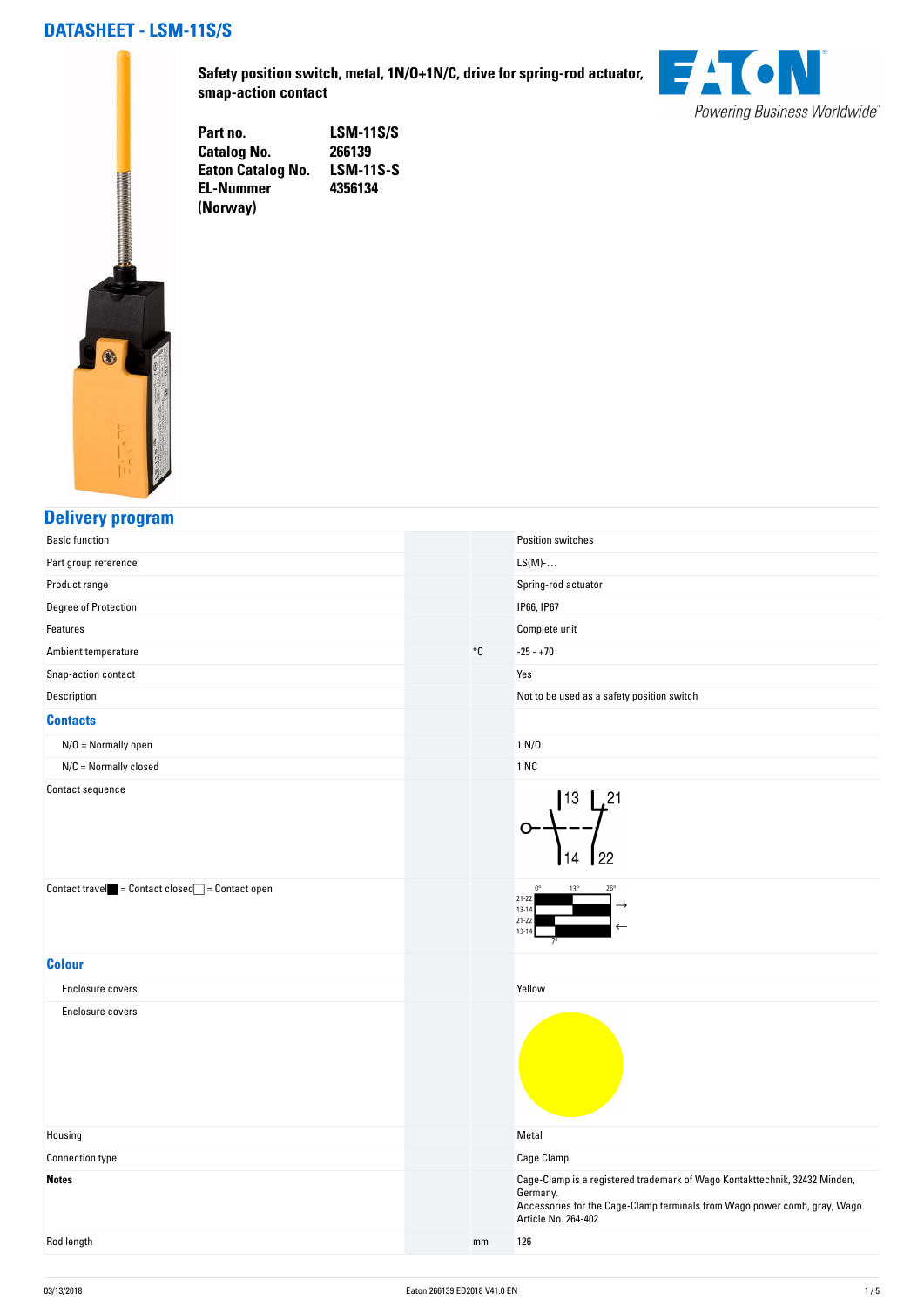**Notes** The operating head can be rotated at 90° intervals to adapt to the specified approach direction.

| <b>Technical data</b>                                      |                   |                      |                                                                                |
|------------------------------------------------------------|-------------------|----------------------|--------------------------------------------------------------------------------|
| <b>General</b>                                             |                   |                      |                                                                                |
| <b>Standards</b>                                           |                   |                      | <b>IEC/EN 60947</b>                                                            |
| Climatic proofing                                          |                   |                      | Damp heat, constant, to IEC 60068-2-78; damp heat, cyclical, to IEC 60068-2-30 |
| Ambient temperature                                        |                   | °C                   | $-25 - +70$                                                                    |
| Mounting position                                          |                   |                      | As required                                                                    |
| Degree of Protection                                       |                   |                      | IP66, IP67                                                                     |
| <b>Terminal capacities</b>                                 |                   | mm <sup>2</sup>      |                                                                                |
| Solid                                                      |                   | mm <sup>2</sup>      | $1 \times (0.5 - 2.5)$                                                         |
| Flexible with ferrule                                      |                   | mm <sup>2</sup>      | $1 \times (0.5 - 1.5)$                                                         |
| <b>Contacts/switching capacity</b>                         |                   |                      |                                                                                |
| Rated impulse withstand voltage                            | $U_{imp}$         | V AC                 | 4000                                                                           |
| Rated insulation voltage                                   | $U_i$             | V                    | 400                                                                            |
| Overvoltage category/pollution degree                      |                   |                      | III/3                                                                          |
| Rated operational current                                  | l <sub>e</sub>    | Α                    |                                                                                |
| $AC-15$                                                    |                   |                      |                                                                                |
| 24 V                                                       | $l_{e}$           | А                    | 6                                                                              |
| 220 V 230 V 240 V                                          | $I_{e}$           | А                    | 6                                                                              |
| 380 V 400 V 415 V                                          | $I_{e}$           | А                    | 4                                                                              |
| DC-13                                                      |                   |                      |                                                                                |
| 24 V                                                       | $I_{e}$           | А                    | 3                                                                              |
| 110V                                                       | $I_{e}$           | А                    | 0.6                                                                            |
| 220 V                                                      |                   |                      | 0.3                                                                            |
|                                                            | $I_{e}$           | Α                    |                                                                                |
| Control circuit reliability                                |                   |                      |                                                                                |
| at 24 V DC/5 mA                                            | ${\sf H}_{\sf F}$ | Fault<br>probability | $<$ 10 $^{-7}$ , $<$ 1 fault in 107 operations                                 |
| at 5 V DC/1 mA                                             | ${\sf H}_{\sf F}$ | Fault<br>probability | $<$ 10 <sup>-6</sup> , < 1 failure at 5 x 10 <sup>6</sup> operations           |
| Supply frequency                                           |                   | Hz                   | max. 400                                                                       |
| Short-circuit rating to IEC/EN 60947-5-1                   |                   |                      |                                                                                |
| max. fuse                                                  |                   | A gG/gL 6            |                                                                                |
| Repetition accuracy                                        |                   | mm                   | 0.15                                                                           |
| Rated conditional short-circuit current                    |                   | kA                   | $\mathbf{1}$                                                                   |
| <b>Mechanical variables</b>                                |                   |                      |                                                                                |
| Lifespan, mechanical                                       | <b>Operations</b> | $\times 10^6$        | 8                                                                              |
| Mechanical shock resistance (half-sinusoidal shock, 20 ms) |                   |                      |                                                                                |
| Standard-action contact                                    |                   | g                    | 25                                                                             |
| Operating frequency                                        | Operations/h      |                      | $≤ 6000$                                                                       |
| <b>Actuation</b>                                           |                   |                      |                                                                                |
| Mechanical                                                 |                   |                      |                                                                                |
| Actuating force at beginning/end of stroke                 |                   | N                    | 1.0/8.0                                                                        |
| Actuating torque of rotary drives                          |                   | Nm                   | 0.2                                                                            |

# **Design verification as per IEC/EN 61439**

| Technical data for design verification |         |       |
|----------------------------------------|---------|-------|
| Operating ambient temperature max.     | $\circ$ | $-25$ |
| Operating ambient temperature max.     | $\circ$ | 70    |

### **Technical data ETIM 6.0**

| Sensors (EG000026) / End switch (EC000030)                                                                                                                                                                     |    |    |
|----------------------------------------------------------------------------------------------------------------------------------------------------------------------------------------------------------------|----|----|
| Electric engineering, automation, process control engineering / Binary sensor technology, safety-related sensor technology / Position switch / Position switch (Type 1) (ecl@ss8.1-27-27-06-01<br>[AGZ382012]) |    |    |
| Width sensor                                                                                                                                                                                                   | mm | 31 |
| Diameter sensor                                                                                                                                                                                                | mm |    |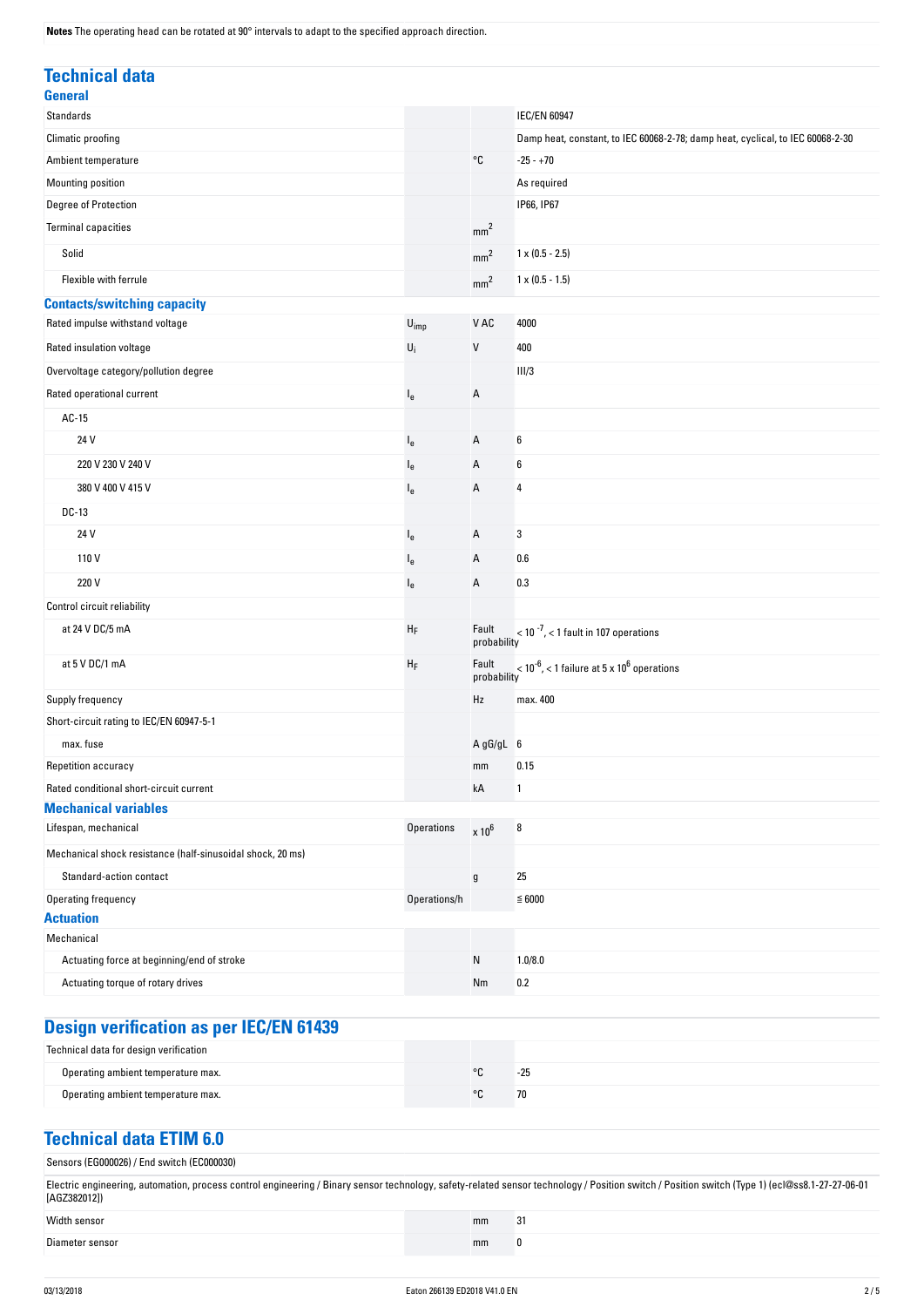| Height of sensor                              | mm | 61                   |
|-----------------------------------------------|----|----------------------|
| Length of sensor                              | mm | 33.5                 |
| Rated operation current le at AC-15, 24 V     | А  | 6                    |
| Rated operation current le at AC-15, 125 V    | А  | 6                    |
| Rated operation current le at AC-15, 230 V    | A  | 6                    |
| Rated operation current le at DC-13, 24 V     | А  | 3                    |
| Rated operation current le at DC-13, 125 V    | А  | 0.8                  |
| Rated operation current le at DC-13, 230 V    | A  | 0.3                  |
| Switching function                            |    | Quick-break switch   |
| Output electronic                             |    | No                   |
| Forced opening                                |    | No                   |
| Number of safety auxiliary contacts           |    | $\bf{0}$             |
| Number of contacts as normally closed contact |    | $\mathbf{1}$         |
| Number of contacts as normally open contact   |    | $\mathbf{1}$         |
| Number of contacts as change-over contact     |    | $\bf{0}$             |
| Type of interface                             |    | None                 |
| Type of interface for safety communication    |    | None                 |
| Housing according to norm                     |    |                      |
| Construction type housing                     |    | Cuboid               |
| <b>Material housing</b>                       |    | Metal                |
| Coating housing                               |    |                      |
| Type of control element                       |    | Spring-rod           |
| Alignment of the control element              |    |                      |
| Type of electric connection                   |    | Cable entry metrical |
| With status indication                        |    | No                   |
| Suitable for safety functions                 |    | Yes                  |
| Explosion safety category for gas             |    | None                 |
| Explosion safety category for dust            |    | None                 |
| Ambient temperature during operating          | °C | $-25 - 70$           |
| Degree of protection (IP)                     |    | <b>IP67</b>          |

## **Approvals**

| <b>Product Standards</b>    | IEC/EN 60947-5; UL 508; CSA-C22.2 No. 14; CE marking        |
|-----------------------------|-------------------------------------------------------------|
| UL File No.                 | E29184                                                      |
| UL Category Control No.     | <b>NKCR</b>                                                 |
| CSA File No.                | 12528                                                       |
| CSA Class No.               | 3211-03                                                     |
| North America Certification | UL listed, CSA certified                                    |
| <b>Degree of Protection</b> | IEC: IP66, 67, UL/CSA Type 3R, 4X (indoor use only), 12, 13 |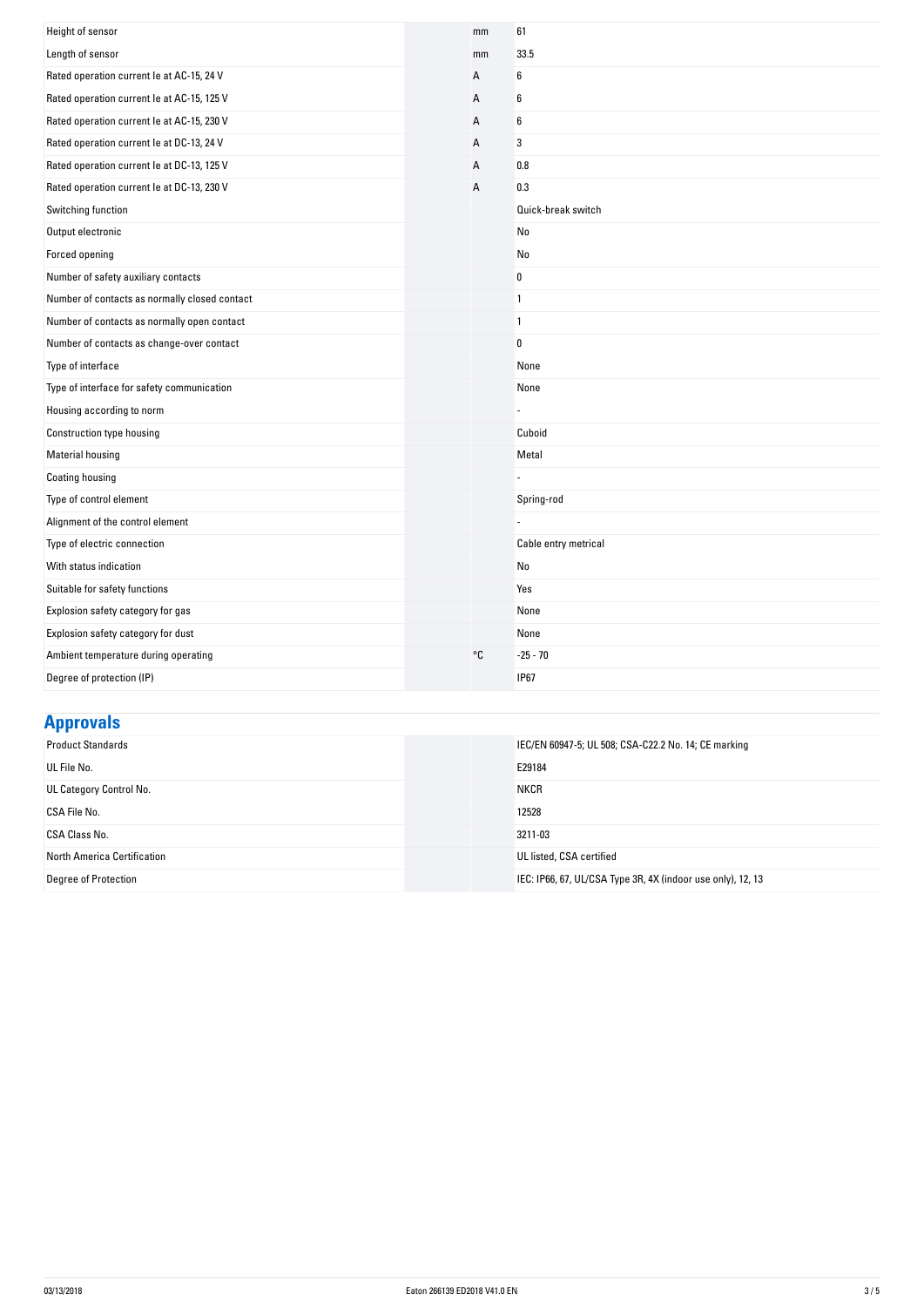### **Dimensions**



 $\circlearrowleft$  ) Tightening torque of cover screws: 0.8 Nm  $\pm$ 0.2 Nm  $\,$ 

② only with LS (insulated version)

③ Fixing screws 2 x M4 ≧ 30

M $_{\mathsf{A}}$  = 1.5 Nm